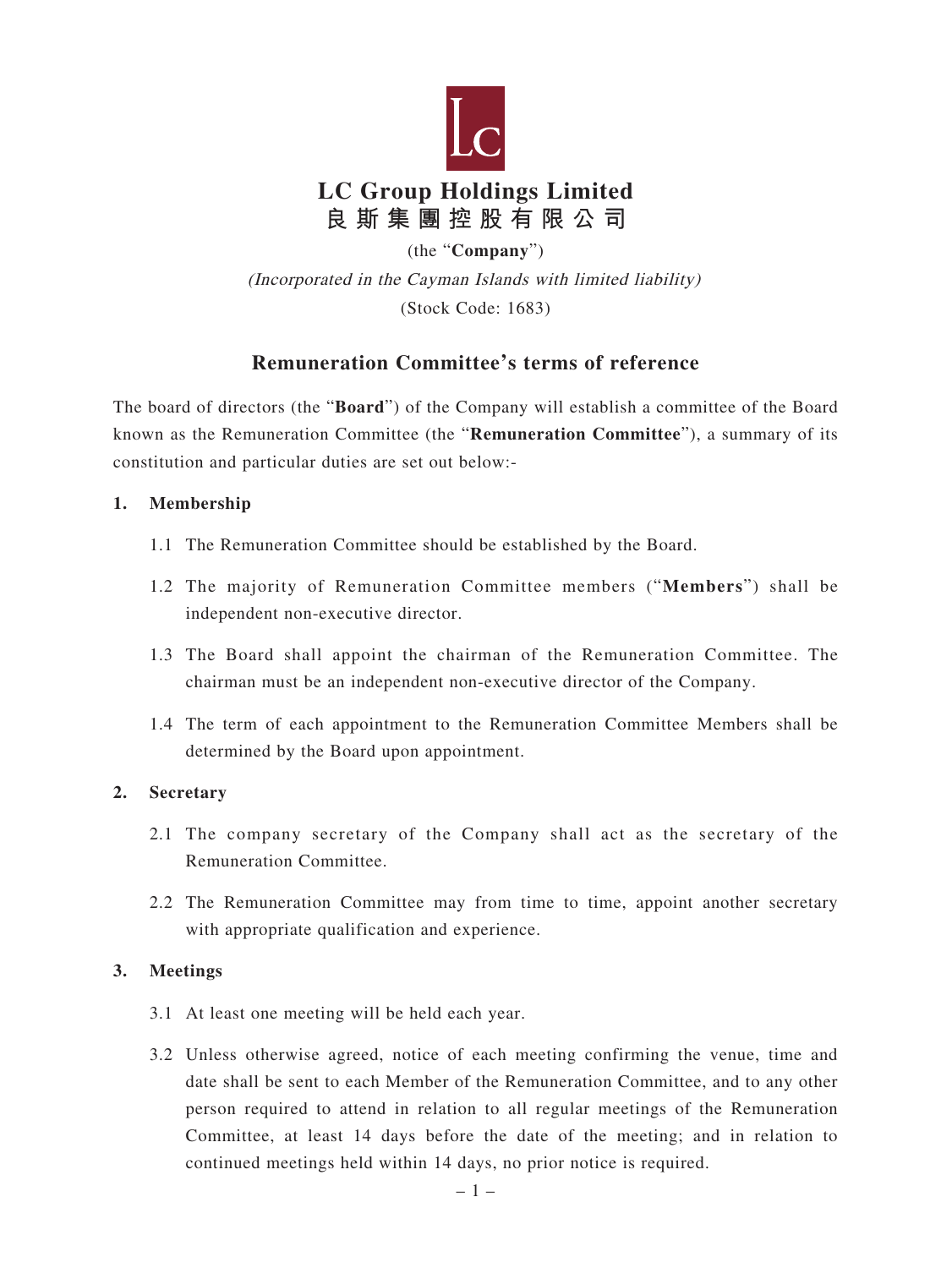- 3.3 The quorum of Remuneration Committee meetings shall be two members, one of them should be an independent non-executive director.
- 3.4 Meeting can be attended in person or via electronic means including telephonic or the Members of the Remuneration Committee may attend meetings either in person, by telephone or through other electronic means of communication (which are available to all attended parties).
- 3.5 Resolutions of the Remuneration Committee shall be passed with a majority of votes.
- 3.6 Resolutions signed by all Members of the Remuneration Committee will be treated valid as if it is passed in the meeting held by the Remuneration Committee.
- 3.7 Minutes of the Remuneration Committee meetings shall be kept by the secretary of the Remuneration Committee and shall be available for inspection by any Member of the Remuneration Committee and/or any director of the Company at any reasonable time on reasonable notice. Draft and final versions of minutes of Remuneration Committee meetings shall be sent to all Remuneration Committee Members for their comments and records respectively, in both cases within a reasonable time after the meeting. Once they are agreed, the secretary of the Remuneration Committee shall circulate the minutes and reports of the Remuneration Committee to all members of the Board.

#### **4. Attendance of Meetings**

- 4.1 Upon invitation from the Remuneration Committee, the chairman of the Board and/ or the general manager or the chief executive officer, external advisor and the other Board members can be invited to attend all or part of any of the meetings.
- 4.2 Only the Remuneration Committee Members shall have the voting powers.

#### **5. Annual general meetings**

5.1 The chairman of the Remuneration Committee shall endeavour to attend the annual general meetings of the Company and be prepared to respond to any shareholder questions on the Remuneration Committee's activities. If the chairman of the Remuneration Committee is unable to attend, a Member of the Remuneration Committee (who must be an independent non-executive director) shall attend the annual general meeting of the Company. Such person shall be prepared to respond to any shareholder questions on the Remuneration Committee's activities.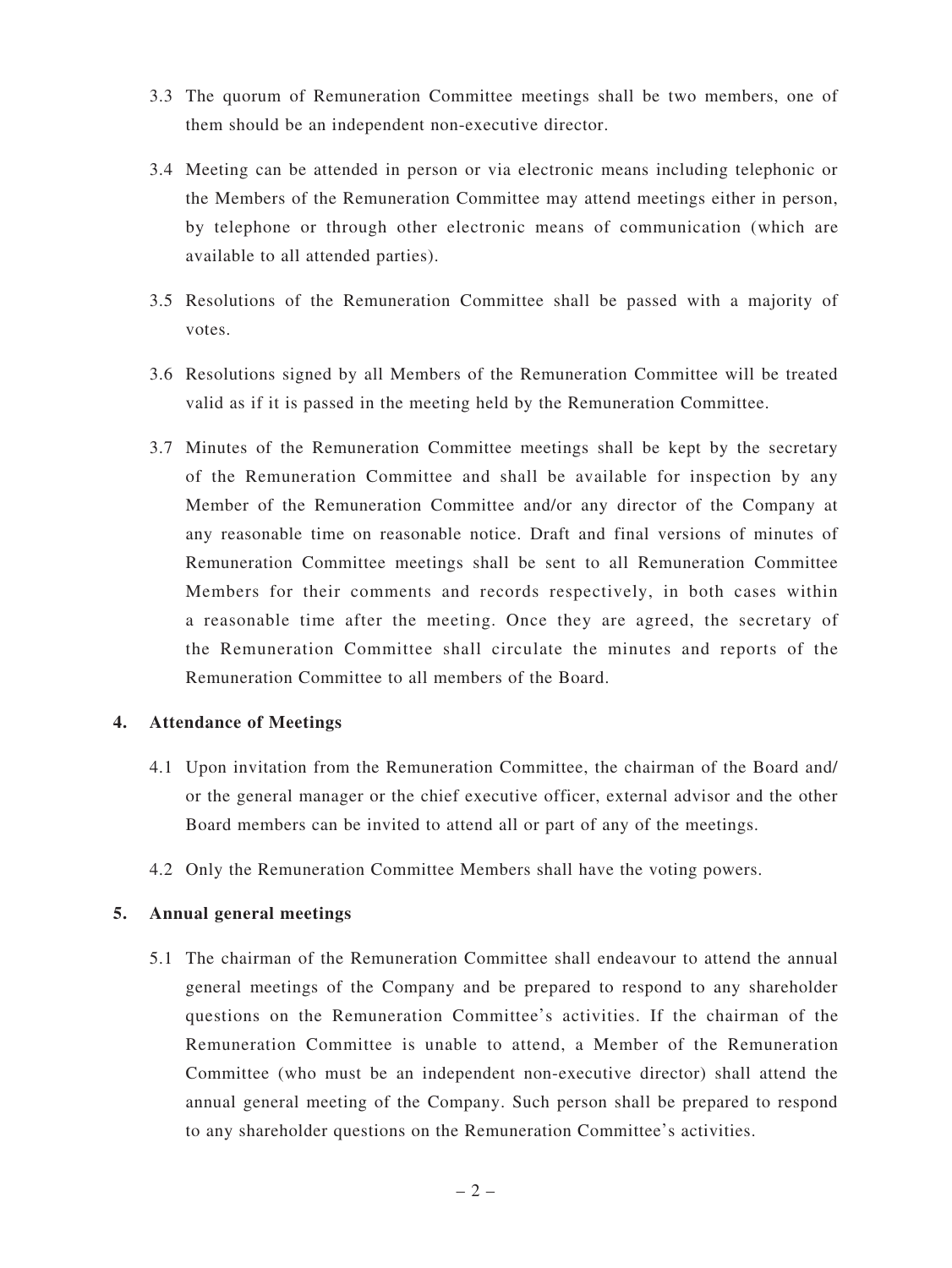#### **6. Duties and Responsibilities**

The duties and responsibilities of the Remuneration Committee shall be:

- 6.1 to make recommendations to the Board on the Company's policy and structure for all directors and senior management remuneration and on the establishment of a formal and transparent procedure for developing remuneration policy;
- 6.2 to review and approve the management's remuneration proposals with reference to the Board's corporate goals and objectives;
- 6.3 either:
	- (a) to determine, with delegated responsibility, the remuneration packages of individual executive directors and senior management; or
	- (b) to make recommendations to the Board on the remuneration packages of individual executive directors and senior management.

This should include benefits in kind, pension rights and compensation payments, including any compensation payable for loss or termination of their office or appointment;

- 6.4 to make recommendations to the Board on the remuneration of non-executive directors;
- 6.5 to consider salaries paid by comparable companies, time commitment and responsibilities and employment conditions elsewhere in the Company and its subsidiaries (collectively the "**Group**");
- 6.6 to review and approve compensation payable to executive directors and senior management for any loss or termination of office or appointment to ensure that it is consistent with contractual terms and is otherwise fair and not excessive;
- 6.7 to review and approve compensation arrangements relating to dismissal or removal of directors for misconduct to ensure that they are consistent with contractual terms and are otherwise reasonable and appropriate; and
- 6.8 to ensure that no director or any of his/her associates is involved in deciding his/her own remuneration.